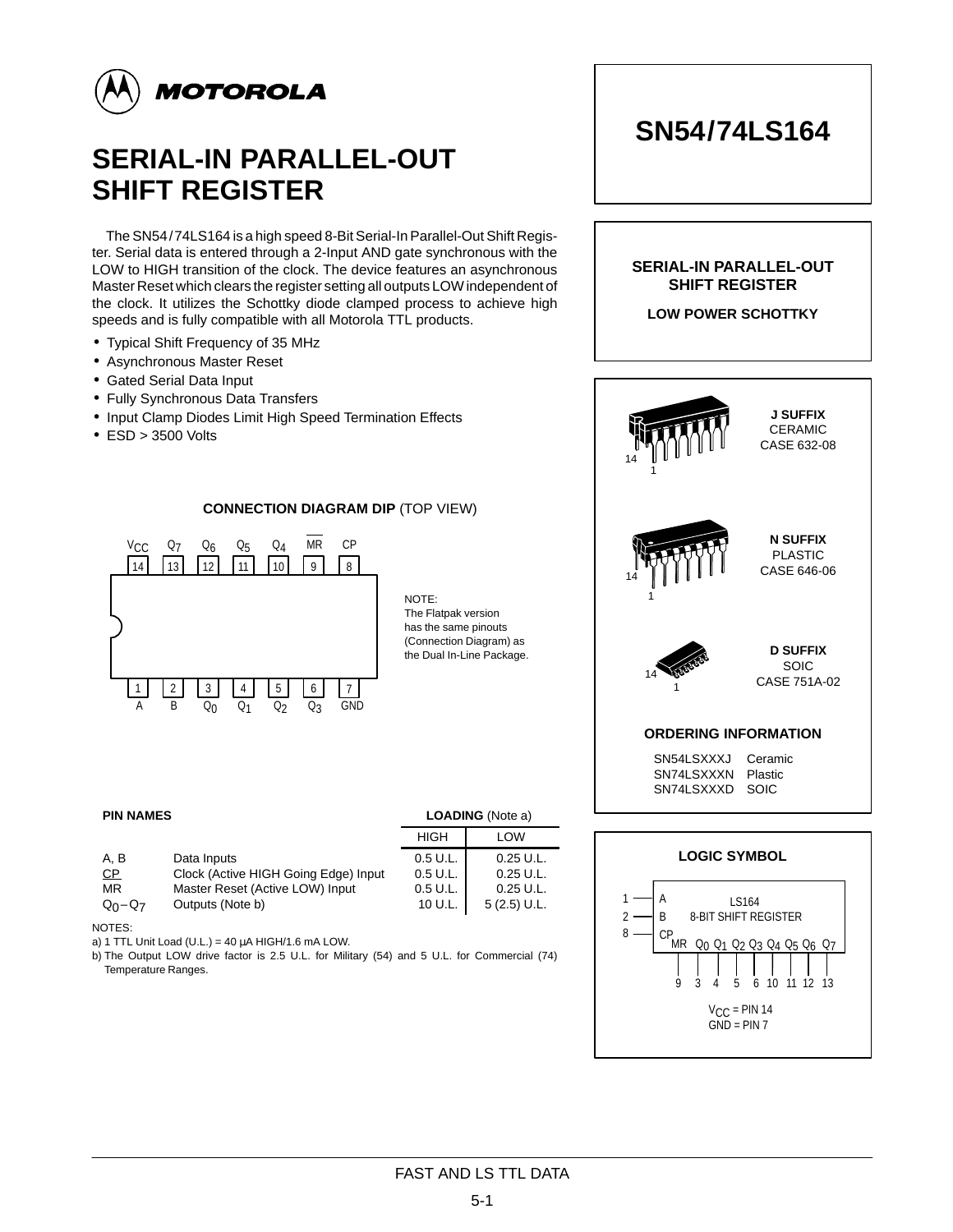### **SN54/74LS164**

**LOGIC DIAGRAM**



#### **FUNCTIONAL DESCRIPTION**

The LS164 is an edge-triggered 8-bit shift register with serial data entry and an output from each of the eight stages. Data is entered serially through one of two inputs (A or B); either of these inputs can be used as an active HIGH Enable for data entry through the other input. An unused input must be tied HIGH, or both inputs connected together.

Each LOW-to-HIGH transition on the Clock (CP) input shifts data one place to the right and enters into  $Q_0$  the logical AND of the two data inputs (A•B) that existed before the rising clock edge. A LOW level on the Master Reset (MR) input overrides all other inputs and clears the register asynchronously, forcing all Q outputs LOW.

| <b>OPERATING</b> |                  | <b>INPUTS</b> |        | <b>OUTPUTS</b> |                                                        |  |
|------------------|------------------|---------------|--------|----------------|--------------------------------------------------------|--|
| <b>MODE</b>      | <b>MR</b>        |               | в      | Q <sub>0</sub> | $Q_1 - Q_7$                                            |  |
| Reset (Clear)    |                  |               | X      |                | $L-L$                                                  |  |
| Shift            | н<br>н<br>н<br>Н | h             | h<br>h | н              | $90 - 96$<br>$q_0 - q_6$<br>$q_0$<br>$-96$<br>96<br>٩c |  |

**MODE SELECT — TRUTH TABLE**

 $L (I) = LOW$  Voltage Levels

H (h) = HIGH Voltage Levels

 $X =$ Don't Care

 $q_n$  = Lower case letters indicate the state of the referenced input or output one set-up time prior to the LOW to HIGH clock transition.

#### **GUARANTEED OPERATING RANGES**

| Symbol                | <b>Parameter</b>                           |          | <b>Min</b>  | Typ        | Max         | Unit        |
|-----------------------|--------------------------------------------|----------|-------------|------------|-------------|-------------|
| <b>V<sub>CC</sub></b> | Supply Voltage                             | 54<br>74 | 4.5<br>4.75 | 5.0<br>5.0 | 5.5<br>5.25 |             |
| <b>TA</b>             | <b>Operating Ambient Temperature Range</b> | 54<br>74 | $-55$<br>0  | 25<br>25   | 125<br>70   | $^{\circ}C$ |
| IОH                   | Output Current - High                      | 54, 74   |             |            | $-0.4$      | mA          |
| <b>IOL</b>            | Output Current - Low                       | 54<br>74 |             |            | 4.0<br>8.0  | mA          |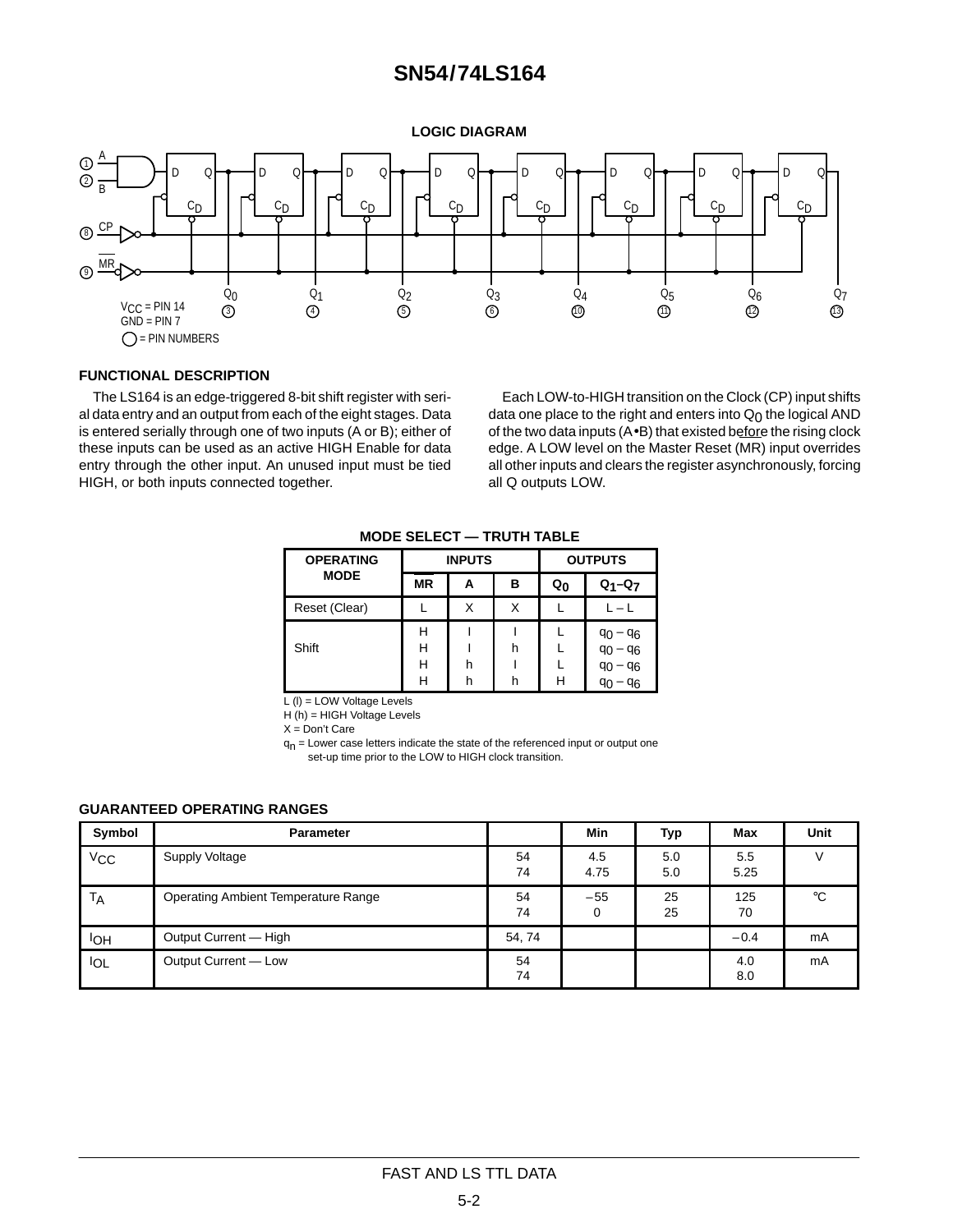# **SN54/74LS164**

| DC CHARACTERISTICS OVER OPERATING TEMPERATURE RANGE (unless otherwise specified) |  |
|----------------------------------------------------------------------------------|--|
|                                                                                  |  |

|                           |                                |    | Limits |         |        |                                  |                                                                                           |                                                         |
|---------------------------|--------------------------------|----|--------|---------|--------|----------------------------------|-------------------------------------------------------------------------------------------|---------------------------------------------------------|
| Symbol                    | Parameter                      |    | Min    | Typ     | Max    | Unit                             |                                                                                           | <b>Test Conditions</b>                                  |
| V <sub>IH</sub>           | Input HIGH Voltage             |    | 2.0    |         |        | $\vee$                           | Guaranteed Input HIGH Voltage for<br>All Inputs                                           |                                                         |
|                           |                                | 54 |        |         | 0.7    | $\vee$                           | Guaranteed Input LOW Voltage for<br>All Inputs                                            |                                                         |
| $V_{IL}$                  | Input LOW Voltage              | 74 |        |         | 0.8    |                                  |                                                                                           |                                                         |
| VIK                       | Input Clamp Diode Voltage      |    |        | $-0.65$ | $-1.5$ | $\vee$                           | $V_{CC} = MIN, I_{IN} = -18 mA$                                                           |                                                         |
|                           | Output HIGH Voltage            | 54 | 2.5    | 3.5     |        | $\vee$                           | $V_{CC}$ = MIN, $I_{OH}$ = MAX, $V_{IN}$ = $V_{IH}$<br>or V <sub>II</sub> per Truth Table |                                                         |
| VOH                       |                                | 74 | 2.7    | 3.5     |        |                                  |                                                                                           |                                                         |
|                           |                                |    |        | 0.25    | 0.4    | $\vee$                           | $I_{OL} = 4.0$ mA                                                                         | $V_{CC} = V_{CC}$ MIN,<br>$V_{IN} = V_{IH}$ or $V_{IL}$ |
| Output LOW Voltage<br>VOL | 74                             |    | 0.35   | 0.5     | V      | $I_{OL} = 8.0$ mA                | per Truth Table                                                                           |                                                         |
|                           |                                |    |        | 20      | μA     | $V_{CC}$ = MAX, $V_{IN}$ = 2.7 V |                                                                                           |                                                         |
| ŀін                       | Input HIGH Current             |    |        |         | 0.1    | mA                               | $V_{CC}$ = MAX, $V_{IN}$ = 7.0 V                                                          |                                                         |
| ŀμ                        | Input LOW Current              |    |        |         | $-0.4$ | mA                               | $V_{CC}$ = MAX, $V_{IN}$ = 0.4 V                                                          |                                                         |
| los                       | Short Circuit Current (Note 1) |    | $-20$  |         | $-100$ | mA                               | $V_{CC} = MAX$                                                                            |                                                         |
| <sub>ICC</sub>            | Power Supply Current           |    |        |         | 27     | mA                               | $V_{CC} = MAX$                                                                            |                                                         |

Note 1: Not more than one output should be shorted at a time, nor for more than 1 second.

### **AC CHARACTERISTICS** (T<sub>A</sub> = 25°C)

|                                 |                                               | Limits |          |          |            |                                                           |
|---------------------------------|-----------------------------------------------|--------|----------|----------|------------|-----------------------------------------------------------|
| Symbol                          | <b>Parameter</b>                              | Min    | Typ      | Max      | Unit       | <b>Test Conditions</b>                                    |
| fMAX                            | Maximum Clock Frequency                       | 25     | 36       |          | <b>MHz</b> |                                                           |
| t <sub>PHL</sub>                | <b>Propagation Delay</b><br>MR to Output Q    |        | 24       | 36       | ns         | $V_{\text{CC}} = 5.0 \text{ V}$<br>C <sub>L</sub> = 15 pF |
| <b>tPLH</b><br>t <sub>PHL</sub> | <b>Propagation Delay</b><br>Clock to Output Q |        | 17<br>21 | 27<br>32 | ns         |                                                           |

### **AC SETUP REQUIREMENTS** (T<sub>A</sub> = 25°C)

|                      |                           | Limits |     |     |      |                         |  |
|----------------------|---------------------------|--------|-----|-----|------|-------------------------|--|
| Symbol               | <b>Parameter</b>          | Min    | Тур | Max | Unit | <b>Test Conditions</b>  |  |
| tw                   | CP, MR Pulse Width        | 20     |     |     | ns   |                         |  |
| ι <sub>S</sub>       | Data Setup Time           | 15     |     |     | ns   |                         |  |
| Data Hold Time<br>tη |                           | 5.0    |     |     | ns   | $V_{\text{CC}}$ = 5.0 V |  |
| t <sub>rec</sub>     | MR to Clock Recovery Time | 20     |     |     | ns   |                         |  |